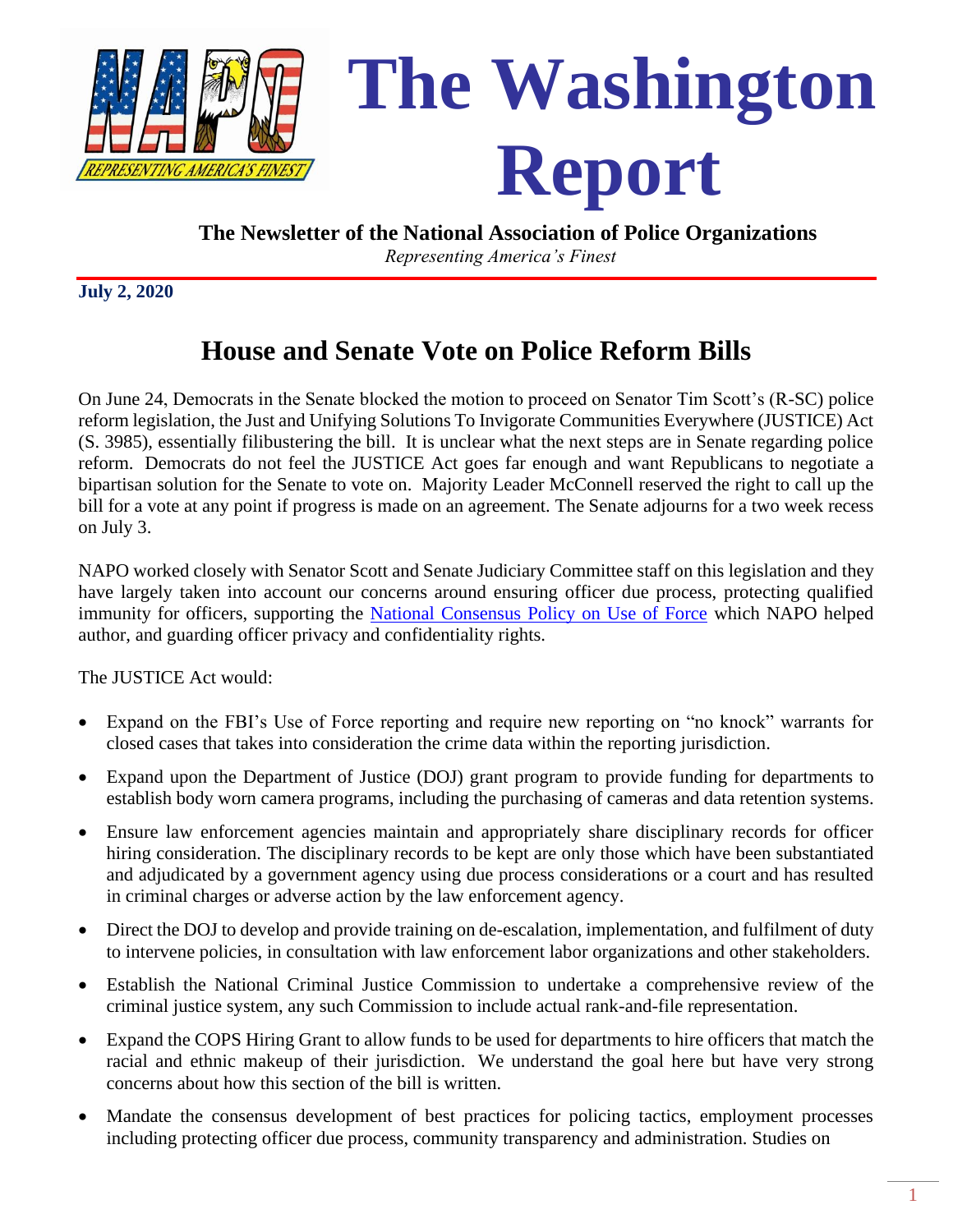community Use of Force review boards, law enforcement officer engagement on issues related to mental health, homelessness, and addiction; proposals on improving accountability for DOJ grants.

While the JUSTICE Act would provide additional grant funding to help states, localities and law enforcement agencies comply with the above provisions, it would also significantly penalize their Byrne Justice Assistance Grant (Byrne JAG) program and Community Oriented Policing Services (COPS) funding if they do not comply within a certain timeframe. NAPO opposes the use of these vital grant programs as sticks to force compliance.

NAPO appreciates the willingness of Senator Scott to work with us and consider our views on police reform, which is significantly more than what we got from the House Democrats, who completely shut rank-andfile officers out of the process in developing the Justice in Policing Act. We will continue to work with Senator Scott, the Senate Judiciary Committee and any other Senator and Member of Congress who wish to work with us in good faith to address our very serious concerns about how the current police reform proposals would affect the safety and working conditions of officers.

The House passed the George Floyd Justice in Policing Act (H.R. 7120) on June 25 by a vote of 236-181, with only three Republicans joining Democrats in voting for the bill. NAPO sent [a letter](file://///napo-2k12/Share/AEdmiston/116th%20Congress/Judiciary/Police%20Reform/NAPO%20Opposition%20Letter_Justice%20in%20Policing%20Act_MOC.pdf) to all Members of Congress voicing our strong opposition to the bill. It is not expected that the Senate will move on the Housepassed bill and the President has issued a statement saying he will veto it.

## **Senate Judiciary Approves Bill Targeting Online Child Exploitation**

The Senate Judiciary Committee amended and approved the Eliminating Abusive and Rampant Neglect of Interactive Technologies (EARN IT) Act of 2020, S. 3398, on July 2. NAPO supports this legislation, introduced by Senate Judiciary Committee Chairman Lindsey Graham (R-SC) and Senator Richard Blumenthal (D-CT), which would create the National Commission on Online Child Sexual Exploitation Prevention to standardize enforcement of online child sexual exploitation laws and help prevent and reduce child exploitation.

Since its inception in 1998, the National Center for Missing and Exploited Children's (NCMEC) CyberTipline has received more than 64.5 million reports of suspected child sexual exploitation. In 2019 alone, the CyberTipLine received 16.9 million reports of apparent child sexual abuse images, suspected "sextortion", child sex trafficking and child sexual molestation. Unfortunately, Section 230 of the Communications Decency Act (CDA) inadvertently gives broad criminal immunity to websites and ESPs that enable sex trafficking. This significantly hampers law enforcement's ability to enforce state trafficking laws against such websites.

The EARN IT Act addresses this issue by amending Section 230 to allow companies to be held civilly and criminally liable at the state and federal levels for known violations related to child sexual abuse material. It establishes a National Commission on Online Child Sexual Exploitation Prevention to recommend best practices related to preventing, reducing and responding to online child sexual exploitation. This legislation holds companies accountable for the content on their websites and creates consistency that bolsters the enforcement of laws against child sexual abuse materials.

While the EARN IT Act does not address the issue of encryption, which is a significant impediment to law enforcement's fight against online child sexual exploitation, it is an important step forward to protecting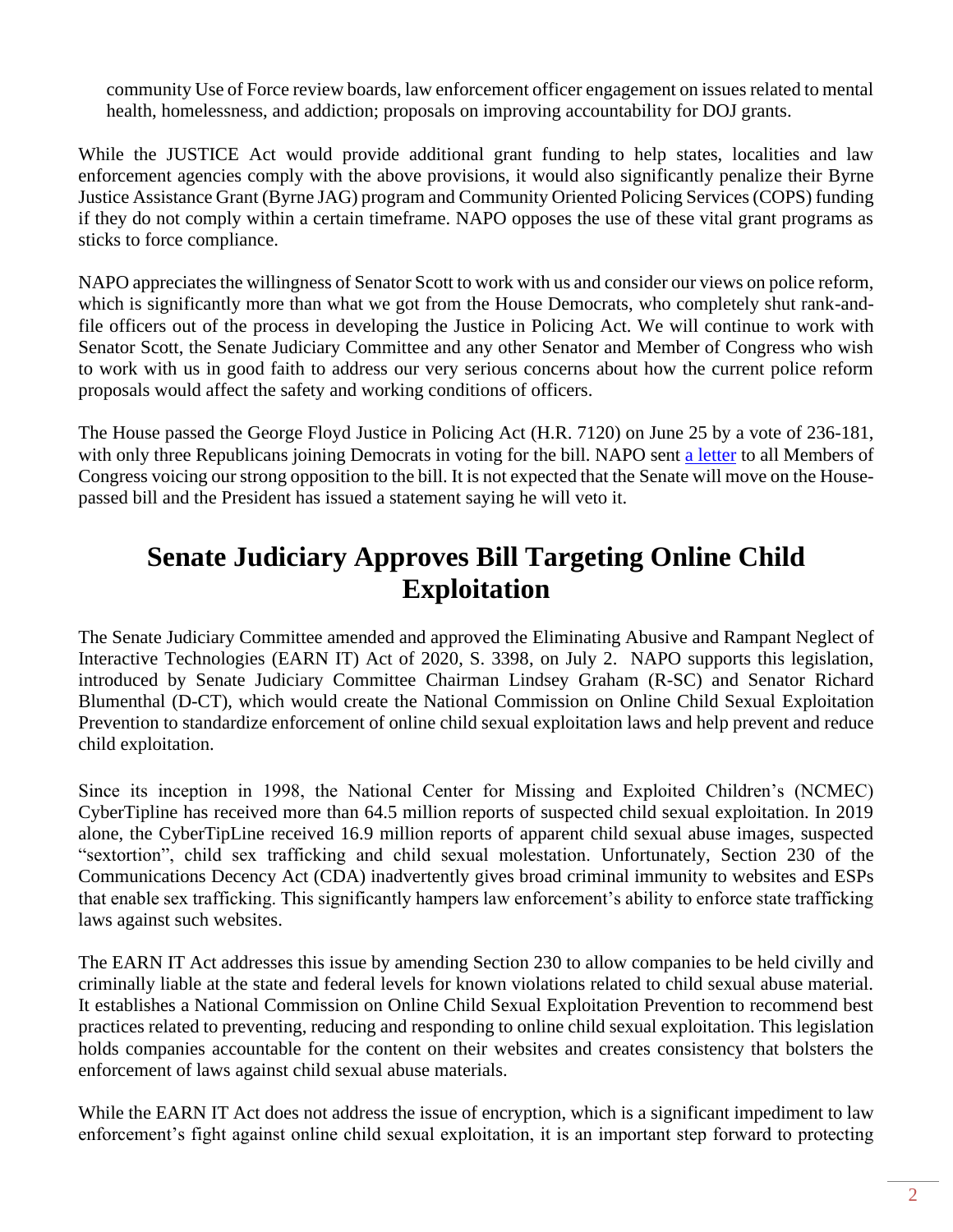our nation's children online. NAPO looks forward to working with Chairman Graham and Senator Blumenthal to pass this important legislation and ensure law enforcement is given every tool available to deter and address online child sexual exploitation.

## **NAPO Fights Restrictions to 1033 Program**

NAPO is actively opposing an amendment to the National Defense Authorization Act (NDAA) for Fiscal 2021, offered by Senator Brian Schatz (D-HI), Amendment #2252, that would restrict state and local law enforcement's access to surplus military equipment through the Department of Defense and other federal grant programs.

NAPO spoke with staff of Senate leadership and sent [a letter](NAPO%20Ltr_Oppose%201033%20Amdt%20NDAA.pdf) to every member of the Senate advising them of our strong opposition to any attempt to amendment NDAA to limit our access to this life saving equipment. The Senate is scheduled to bring the amendment up for unanimous consent when it returns from a two week recess on July 20. To pass via unanimous consent, 60 senators must vote for the amendment.

After years of fighting restrictions to state and local law enforcement's ability to obtain surplus military equipment, we won back access to this lifesaving gear with President Trump's Executive Order on August 28, 2017. That executive order repealed the Obama executive order that severely limited law enforcement's access to surplus military equipment. NAPO is not about to see limitations placed once again on this defensive, protective equipment.

Programs like the Department of Defense's (DOD) 1033 program and grant programs at the Departments of Justice and Homeland Security have been vital resources in allowing state and local law enforcement to acquire items used in search and rescue operations, disaster response, and active shooter situations that they otherwise would not be able to afford. This equipment has not led to the "militarization" of police, but rather has proven to be essential in protecting communities against violent criminals with increasing access to sophisticated weaponry, IEDs, body armor and sometimes even armored vehicles.

Furthermore, Senator Schatz's amendment would allow limitations on purely defensive equipment, such as head, face and body protection equipment. NAPO strongly believes that creating limitations on such gear will further endanger the lives of law enforcement officers, who have increasingly become targets of revenge and ambush attacks. According to a recent Community Oriented Policing Services (COPS) Office report, in 2019, 32 law enforcement officers were shot and 11 died as a result of being ambushed. Another 84 officers were shot and 14 died in situations where the offender acted without warning in a premeditated/calculated manner taking an officer by surprise.

Restricting access to this equipment will endanger the lives of police officers and communities across the nation. NAPO will work diligently over the recess to ensure that Senator Schatz's amendment does not get the 60 votes necessary to pass.

The House began consideration of its version of the NDAA with the Armed Services Committee marking up the bill on July 1.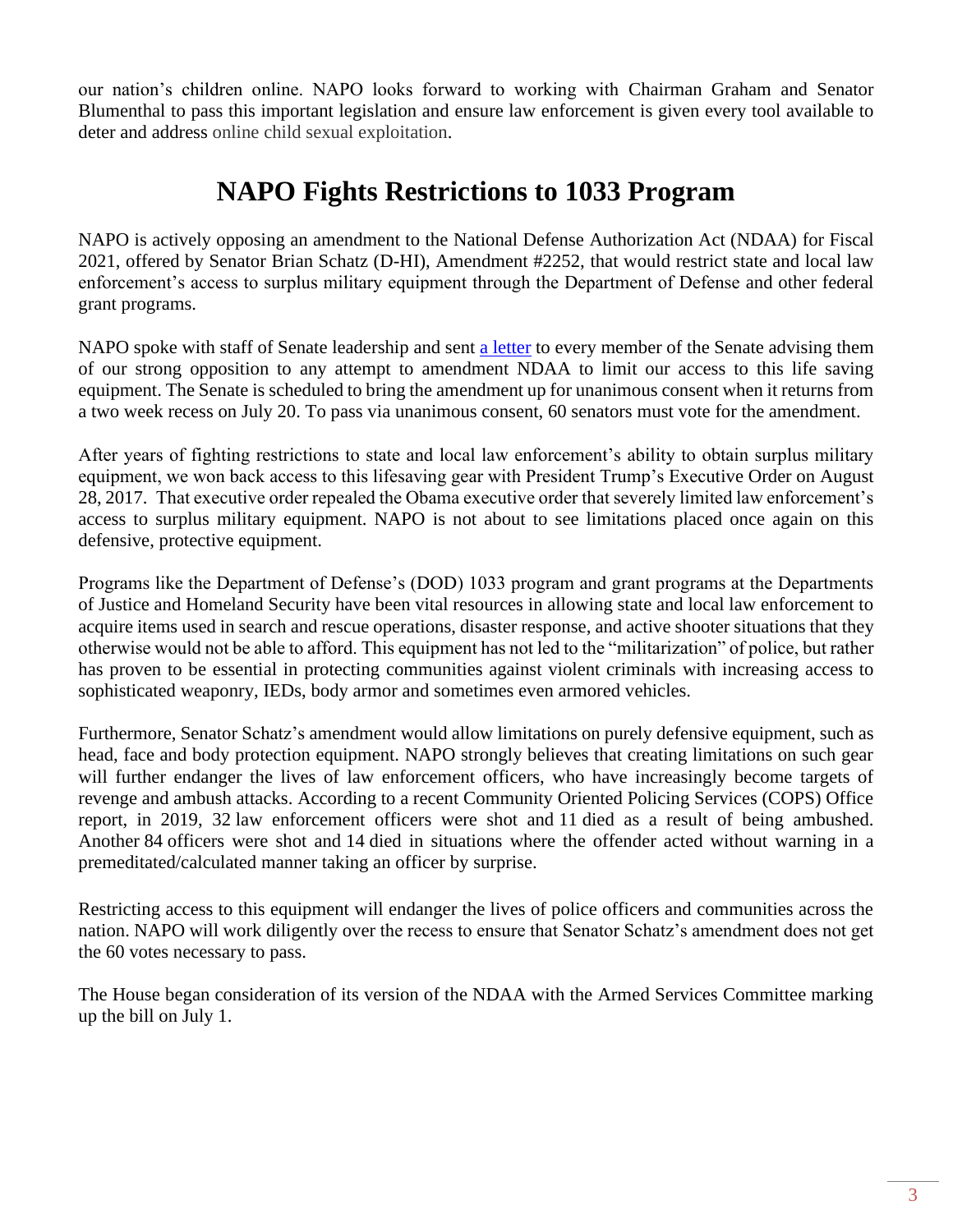### **NAPO Endorses Lawful Access to Encrypted Data Act**

NAPO has pledged our support for the Lawful Access to Encrypted Data Act (S. 4051), introduced by Senate Judiciary Committee Chairman Lindsey Graham (R-SC) and Senators Tom Cotton (R-AR) and Marsha Blackburn (R-TN), which would bolster national security and end the use of warrant-proof encryption that shields criminal activity from law enforcement. Attorney General William Barr issued a rare statement of support for the legislation.

Digital evidence is a part of nearly every crime scene today and law enforcement is increasingly facing real and growing challenges in obtaining electronic evidence when we obtain the required legal process. The current lack of standards governing service providers' responsiveness to warrants and other legal process issued by law enforcement is routinely resulting in delays in the investigative process. This significantly hampers law enforcement's ability to keep our communities safe, prosecute criminals and protect victims.

The Lawful Access to Encrypted Data Act will ensure that when law enforcement is investigating such heinous crimes as kidnapping, homicide, child pornography or human trafficking, service providers must decrypt or decode the lawfully requested information or at least provide technical assistance to obtain that information for the investigation. Service providers and device manufacturers will no longer be able to evade the law and law enforcement will be given the evidence necessary to bring justice for our communities.

NAPO looks forward to working with Chairman Graham and Senators Cotton and Blackburn to move this important legislation forward.

#### **NAPO in the News**

NAPO's Executive Director Bill Johnson was quoted in a June 21, 2020 *Washington Times* article entitled, ["Tear gas ban will force police to use more physical tactics to disperse crowds, professionals warn"](https://www.washingtontimes.com/news/2020/jun/21/tear-gas-ban-lead-physical-tactics-disperse-crowds/). After weeks of protests and riots in the wake of George Floyd's killing, law enforcement's use of tear gas and pepper spray to disperse unruly crowds has come under fire. Several proposals banning law enforcement's use of such chemical agents have been introduced in Congress and some state and local governments are considering prohibiting them.

In response to these moves, Johnson said that "police would be forced to choose between being overrun or exerting force, potentially deadly force. 'It puts them in a no-win situation,' he said, adding that chemical irritants are 'a good option for an officer to have at their disposal.'

"If the police don't have the ability to disperse an illegal assembly, like a riot, then you've got shops broken into, burned or looted, which I think is a far greater evil to the community than the admitted discomfort of tear gas,' he said."

\*\*\*

Johnson was interviewed for a June 23, 2020 *New York Times* article entitled, ["Qualified Immunity](https://www.nytimes.com/2020/06/23/us/politics/qualified-immunity.html)  [Protection for Police Emerges as Flash Point Amid Protests"](https://www.nytimes.com/2020/06/23/us/politics/qualified-immunity.html). In the article, the author questions the necessity for officers to have qualified immunity and opines that it stands in the way of justice for victims of police violence.